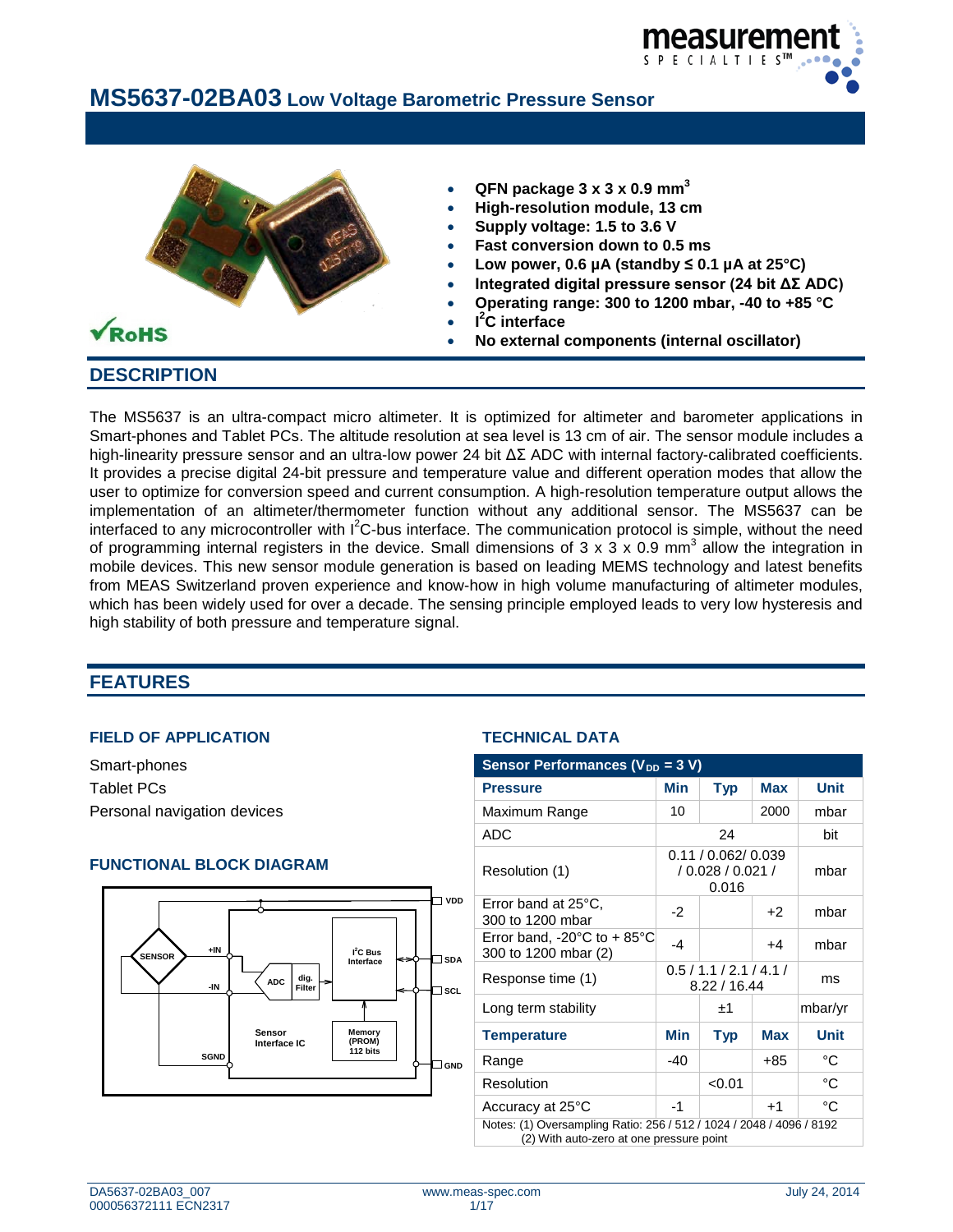

# **PERFORMANCE SPECIFICATIONS**

#### **ABSOLUTE MAXIMUM RATINGS**

| <b>Parameter</b>                 | <b>Symbol</b>    | <b>Conditions</b>       | Min.   | Typ. | Max.   | <b>Unit</b> |
|----------------------------------|------------------|-------------------------|--------|------|--------|-------------|
| Supply voltage                   | V <sub>DD</sub>  |                         | $-0.3$ |      | $+3.6$ | $\vee$      |
| Storage temperature              | $T_{\rm S}$      |                         | $-20$  |      | $+85$  | °C          |
| Overpressure                     | $P_{\text{max}}$ |                         |        | 6    |        | bar         |
| Maximum Soldering<br>Temperature | $T_{\text{max}}$ | 40 sec max              |        |      | 250    | °C          |
| ESD rating                       |                  | Human Body<br>Model     | $-2$   |      | $+2$   | kV          |
| Latch up                         |                  | JEDEC standard<br>No 78 | $-100$ |      | $+100$ | mA          |

#### **ELECTRICAL CHARACTERISTICS**

| <b>Parameter</b>             | <b>Symbol</b>   | <b>Conditions</b>            |      | Min.  | Typ.  | Max.  | <b>Unit</b> |
|------------------------------|-----------------|------------------------------|------|-------|-------|-------|-------------|
| Operating Supply voltage     | $V_{DD}$        |                              |      | 1.5   | 3.0   | 3.6   | V           |
| <b>Operating Temperature</b> | Т               |                              |      | $-40$ | $+25$ | $+85$ | °C          |
|                              |                 | <b>OSR</b>                   | 8192 |       | 20.09 |       |             |
| Supply current               |                 |                              | 4096 |       | 10.05 |       |             |
|                              | l <sub>DD</sub> |                              | 2048 |       | 5.02  |       | μA          |
| (1 sample per sec.)          |                 |                              | 1024 |       | 2.51  |       |             |
|                              |                 |                              | 512  |       | 1.26  |       |             |
|                              |                 |                              | 256  |       | 0.63  |       |             |
| Peak supply current          |                 | during conversion            |      |       | 1.25  |       | mA          |
| Standby supply current       |                 | at 25 °C ( $V_{DD}$ = 3.0 V) |      |       | 0.01  | 0.1   | μA          |
| <b>VDD Capacitor</b>         |                 | from VDD to GND              |      | 100   | 470   |       | nF          |

#### **ANALOG DIGITAL CONVERTER (ADC)**

| <b>Parameter</b> | <b>Symbol</b> | <b>Conditions</b> |      | Min. | Typ.  | Max. | <b>Unit</b> |
|------------------|---------------|-------------------|------|------|-------|------|-------------|
| Output Word      |               |                   |      |      | 24    |      | bit         |
|                  |               | <b>OSR</b>        | 8192 |      | 16.44 |      |             |
|                  |               |                   | 4096 |      | 8.22  |      |             |
|                  |               |                   | 2048 |      | 4.13  |      |             |
| Conversion time  | tc            |                   | 1024 |      | 2.08  |      | ms          |
|                  |               |                   | 512  |      | 1.06  |      |             |
|                  |               |                   | 256  |      | 0.54  |      |             |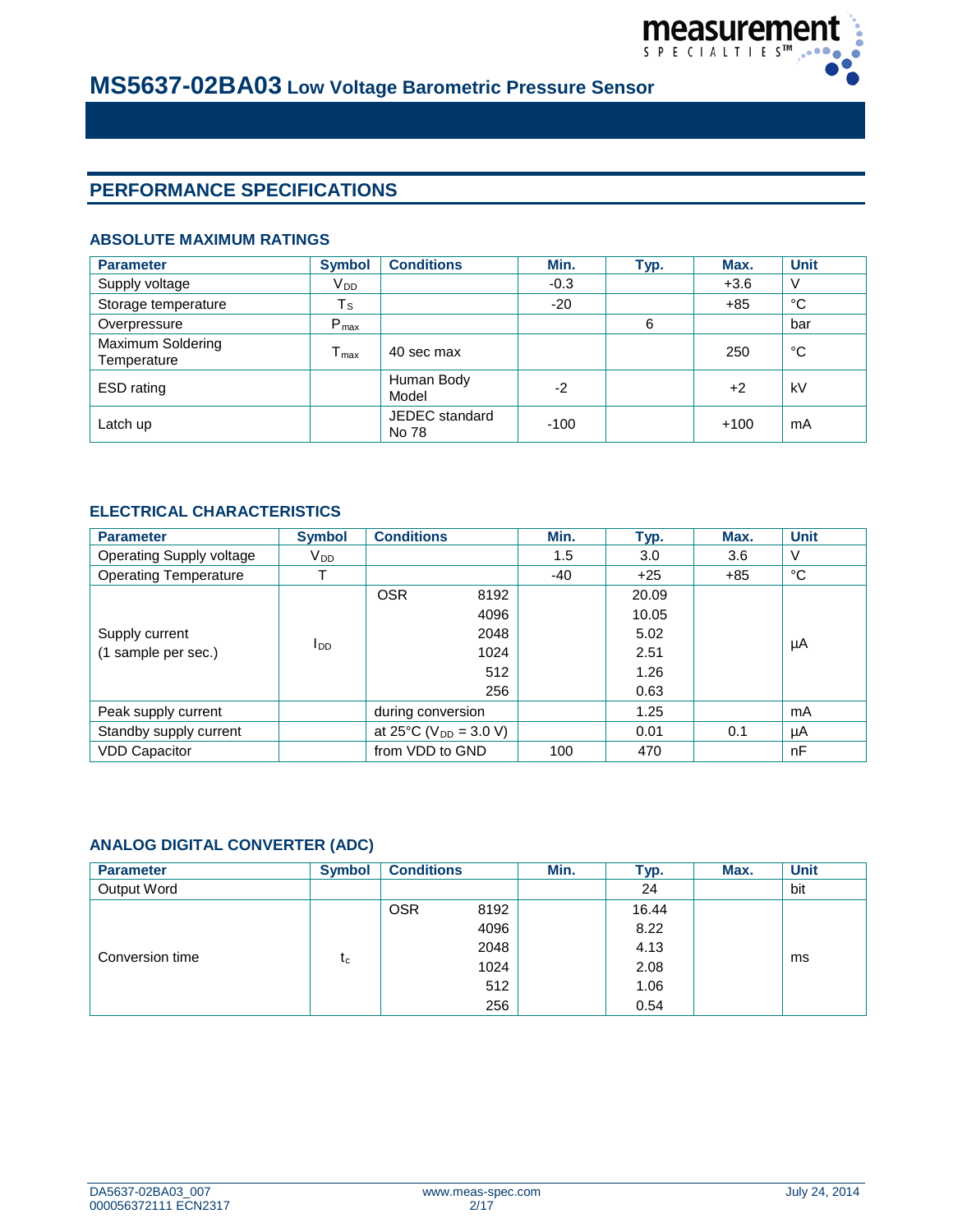

# **PERFORMANCE SPECIFICATIONS (CONTINUED)**

### **PRESSURE OUTPUT CHARACTERISTICS (V<sub>DD</sub> = 3.0 V, T = 25 °C UNLESS OTHERWISE NOTED)**

| <b>Parameter</b>                                         | <b>Conditions</b>           |                          | Min. | Typ.      | Max. | <b>Unit</b> |  |
|----------------------------------------------------------|-----------------------------|--------------------------|------|-----------|------|-------------|--|
| <b>Operating Pressure Range</b>                          | $P_{\text{range}}$          |                          | 300  |           | 1200 | mbar        |  |
| <b>Extended Pressure Range</b>                           | $P_{ext}$                   | Linear Range of<br>ADC   | 10   |           | 2000 | mbar        |  |
| Relative Accuracy, autozero at<br>one pressure point (1) |                             | 7001000 mbar at 25°C     |      | $\pm 0.1$ |      | mbar        |  |
| Absolute Accuracy,                                       | 3001200 mbar at 25°C        |                          | $-2$ |           | $+2$ | mbar        |  |
| no autozero                                              | 3001200mbar, -2085°C        |                          | $-4$ |           | $+4$ |             |  |
|                                                          | <b>OSR</b>                  | 8192                     |      | 0.016     |      |             |  |
|                                                          |                             | 4096                     |      | 0.021     |      |             |  |
| <b>Resolution RMS</b>                                    | 2048                        |                          |      | 0.028     |      | mbar        |  |
|                                                          | 1024                        |                          |      | 0.039     |      |             |  |
|                                                          | 512                         |                          |      | 0.062     |      |             |  |
|                                                          |                             | 256                      |      | 0.11      |      |             |  |
| Maximum error with supply<br>voltage                     |                             | $V_{DD} = 1.5 V  3.6 V$  |      | ±0.5      |      | mbar        |  |
| Long-term stability                                      |                             |                          |      | ±1        |      | mbar/yr     |  |
|                                                          | IPC/JEDEC J-STD-020C        |                          |      |           |      |             |  |
| Reflow soldering impact                                  | (See application note AN808 |                          |      | $-1$      |      | mbar        |  |
|                                                          |                             | on http://meas-spec.com) |      |           |      |             |  |
| Recovering time after reflow (2)                         |                             |                          |      | 3         |      | days        |  |

(1) Characterized value performed on qualification devices

(2) Recovering time at least 66% of the reflow impact

#### TEMPERATURE OUTPUT CHARACTERISTICS (V<sub>DD</sub> = 3 V, T = 25°C UNLESS OTHERWISE NOTED)

| <b>Parameter</b>                     | <b>Conditions</b>       |      | Min. | Typ.  | Max. | <b>Unit</b> |  |
|--------------------------------------|-------------------------|------|------|-------|------|-------------|--|
|                                      | at $25^{\circ}$ C       |      | -1   |       | $+1$ | °C          |  |
| Absolute Accuracy                    | $-20.85^{\circ}$ C      |      | $-2$ |       | $+2$ |             |  |
| Maximum error with supply<br>voltage | $V_{DD} = 1.5 V  3.6 V$ |      |      | ±0.3  |      | °C          |  |
|                                      | <b>OSR</b>              | 8192 |      | 0.002 |      |             |  |
|                                      |                         | 4096 |      | 0.003 |      |             |  |
| <b>Resolution RMS</b>                |                         | 2048 |      | 0.004 |      | °C          |  |
|                                      |                         | 1024 |      | 0.006 |      |             |  |
|                                      |                         | 512  |      | 0.009 |      |             |  |
|                                      |                         | 256  |      | 0.012 |      |             |  |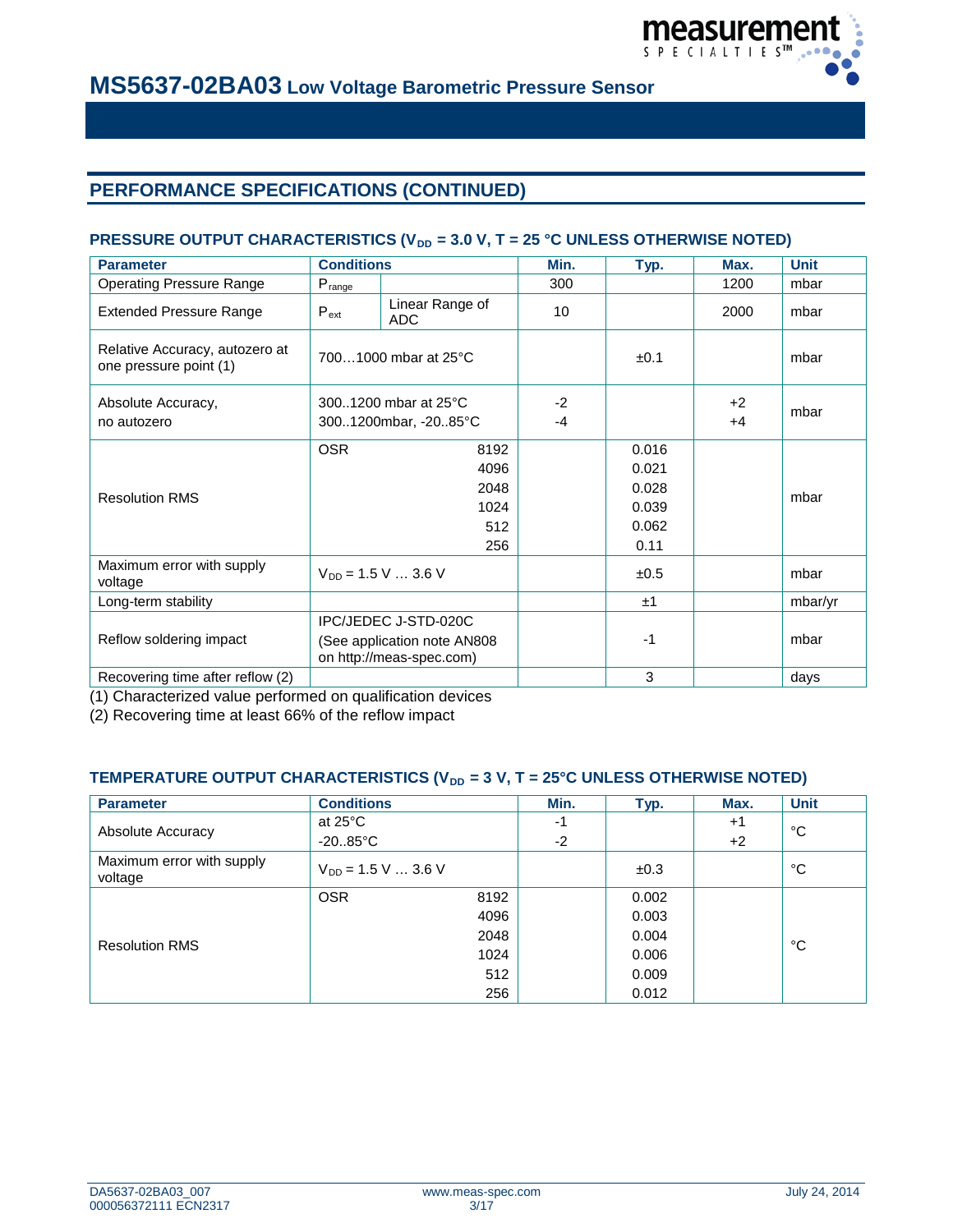

# **PERFORMANCE SPECIFICATIONS (CONTINUED)**

#### **DIGITAL INPUTS (SDA, SCL)**

| <b>Parameter</b>      | <b>Symbol</b>   | <b>Conditions</b> | Min.            | ⊤ур. | Max.            | <b>Unit</b>  |
|-----------------------|-----------------|-------------------|-----------------|------|-----------------|--------------|
| Serial data clock     | <b>SCL</b>      |                   |                 |      | 400             | kHz          |
| Input high voltage    | Vн              |                   | $80\%$ $V_{DD}$ |      | 100% $V_{DD}$   | - V          |
| Input low voltage     | $V_{IL}$        |                   | $0\%$ $V_{DD}$  |      | $20\%$ $V_{DD}$ | $\mathsf{V}$ |
| Input leakage current | <b>I</b> leak   | $T = 25 °C$       |                 |      | 0.1             | μA           |
| Input capacitance     | $C_{\text{IN}}$ |                   |                 | 6    |                 | pF           |

### **DIGITAL OUTPUTS (SDA)**

| <b>Parameter</b>    | <b>Symbol</b> | <b>Conditions</b>                         | Min.                   | TVD. | Max.                 | <b>Unit</b> |
|---------------------|---------------|-------------------------------------------|------------------------|------|----------------------|-------------|
| Output high voltage | V он          | $I_{source} = 1 mA$                       | $80\%$ V <sub>DD</sub> |      | 100% V <sub>DD</sub> |             |
| Output low voltage  | $V_{OL}$      | mA<br>$=$ $\overline{ }$<br><b>I</b> sink | $0\%$ $V_{DD}$         |      | $20\%$ $V_{DD}$      |             |
| Load capacitance    | <b>CLOAD</b>  |                                           |                        | 16   |                      | рF          |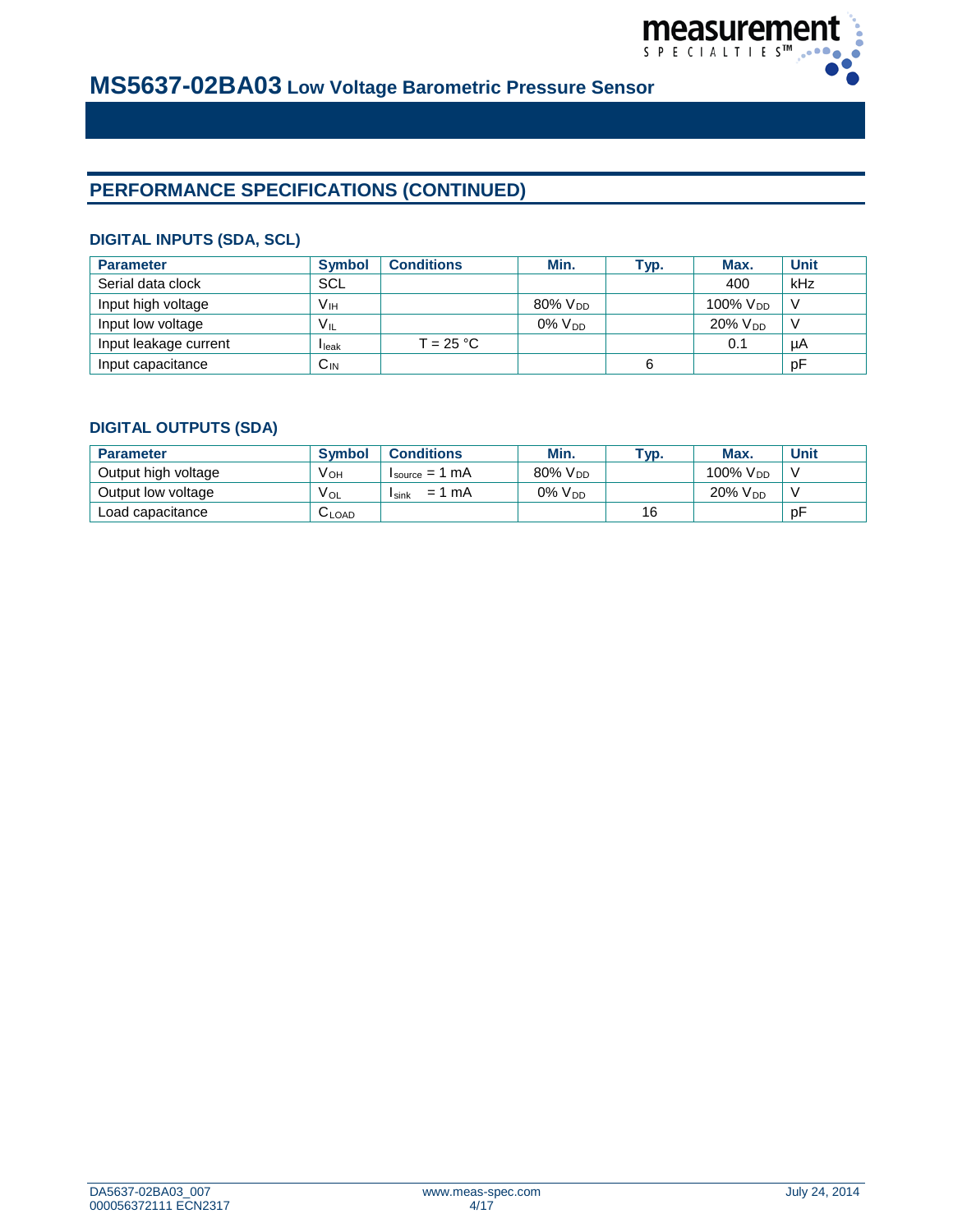

# **FUNCTIONAL DESCRIPTION**



Figure 1: Block diagram

#### **GENERAL**

The MS5637 consists of a piezo-resistive sensor and a sensor interface integrated circuit. The main function of the MS5637 is to convert the uncompensated analogue output voltage from the piezo-resistive pressure sensor to a 24-bit digital value, as well as providing a 24-bit digital value for the temperature of the sensor.

#### **FACTORY CALIBRATION**

Every module is individually factory calibrated at two temperatures and two pressures. As a result, 6 coefficients necessary to compensate for process variations and temperature variations are calculated and stored in the 112-bit PROM of each module. These bits (partitioned into 6 coefficients) must be read by the microcontroller software and used in the program converting D1 and D2 into compensated pressure and temperature values.

#### **SERIAL I2C INTERFACE**

The external microcontroller clocks in the data through the input SCL (Serial CLock) and SDA (Serial DAta). The sensor responds on the same pin SDA which is bidirectional for the  $I^2C$  bus interface. So this interface type uses only 2 signal lines and does not require a chip select.

| Module reference | Mode             | <b>Pins used</b> |
|------------------|------------------|------------------|
| MS563702BA03     | I <sup>2</sup> C | SDA SCI          |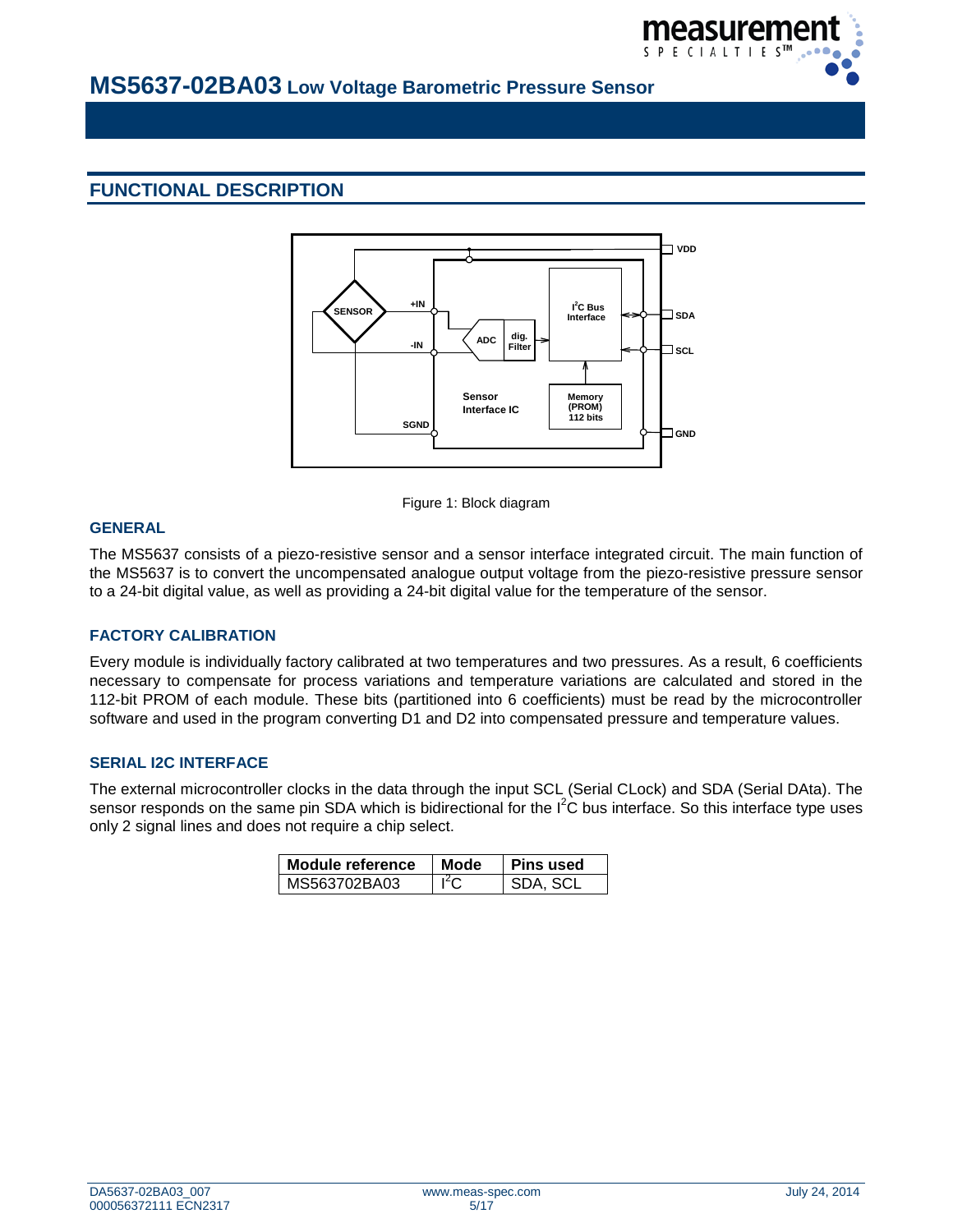

### **PRESSURE AND TEMPERATURE CALCULATION**



#### **Size [1] [bit] min max C1** Pressure sensitivity | SENS<sub>T1</sub> **unsigned int 16 | 16 | 0 | 65535 | 46372** *C2* Pressure offset | OFFT1 unsigned int 16 16 0 65535 43981 *C3* Temperature coefficient of pressure sensitivity | TCS | unsigned int 16 | 16 | 0 | 65535 | 29059 *C4* Temperature coefficient of pressure offset | TCO unsigned int 16 | 16 | 0 | 65535 | 27842 C5 Reference temperature | T<sub>REF</sub> No. 201553 | Unsigned int 16 | 16 | 0 | 65535 | 31553 *C6* Temperature coefficient of the temperature | TEMPSENS | unsigned int 16 | 16 | 0 | 65535 | 28165 **Recommended variable type Description | Equation Variable Example / Read calibration data (factory calibrated) from PROM Typical Value**

| Read digital pressure and temperature data |                           |                 |    |  |          |         |  |  |  |
|--------------------------------------------|---------------------------|-----------------|----|--|----------|---------|--|--|--|
| D1                                         | Digital pressure value    | unsigned int 32 | 24 |  | 16777216 | 6465444 |  |  |  |
| D <sub>2</sub>                             | Digital temperature value | unsigned int 32 | 24 |  | 16777216 | 8077636 |  |  |  |
|                                            |                           |                 |    |  |          |         |  |  |  |

| Calculate temperature                                                                                                                |                                                                                                                  |               |    |           |          |                      |  |  |
|--------------------------------------------------------------------------------------------------------------------------------------|------------------------------------------------------------------------------------------------------------------|---------------|----|-----------|----------|----------------------|--|--|
| dT                                                                                                                                   | Difference between actual and reference temperature <sup>[2]</sup><br>$dT = D2 - T_{\text{per}} = D2 - C5 * 2^8$ | signed int 32 | 25 | -16776960 | 16777216 | 68                   |  |  |
| Actual temperature (-4085°C with 0.01°C resolution)<br><b>TEMP</b><br>$TEMP = 20^{\circ}C + dT * TEMPSENS = 2000 + dT * C6 / 2^{23}$ |                                                                                                                  | signed int 32 | 41 | $-4000$   | 8500     | 2000<br>$= 20.00 °C$ |  |  |

| Calculate temperature compensated pressure                                                                                                                    |               |    |              |             |                            |  |  |  |  |  |
|---------------------------------------------------------------------------------------------------------------------------------------------------------------|---------------|----|--------------|-------------|----------------------------|--|--|--|--|--|
| Offset at actual temperature [3]<br>$OFF = OFF_{T1} + TCO^* dT = C2 * 2^{17} + (C4 * dT)/2^6$                                                                 | signed int 64 | 41 | -17179344900 | 25769410560 | 5764707214                 |  |  |  |  |  |
| Sensitivity at actual temperature <sup>[4]</sup><br>SENS = SENS <sub>T1</sub> + TCS * dT = C1 * 2 <sup>16</sup> + (C3 * dT)/2 <sup>7</sup>                    | signed int 64 | 41 | -8589672450  | 12884705280 | 3039050829                 |  |  |  |  |  |
| Temperature compensated pressure (101200mbar with<br>0.01 mbar resolution)<br>$P = D1$ * SENS - OFF = $(D1$ * SENS / 2 <sup>21</sup> - OFF) / 2 <sup>15</sup> | signed int 32 | 58 | 1000         | 120000      | 110002<br>$= 1100.02$ mbar |  |  |  |  |  |
|                                                                                                                                                               |               |    |              |             |                            |  |  |  |  |  |

#### **Display pressure and temperature value**

#### Notes

Maximal size of intermediate result during evaluation of variable

- [1] [2] min and max have to be defined
- min and max have to be defined
- [3] [4] min and max have to be defined

Figure 2: Flow chart for pressure and temperature reading and software compensation.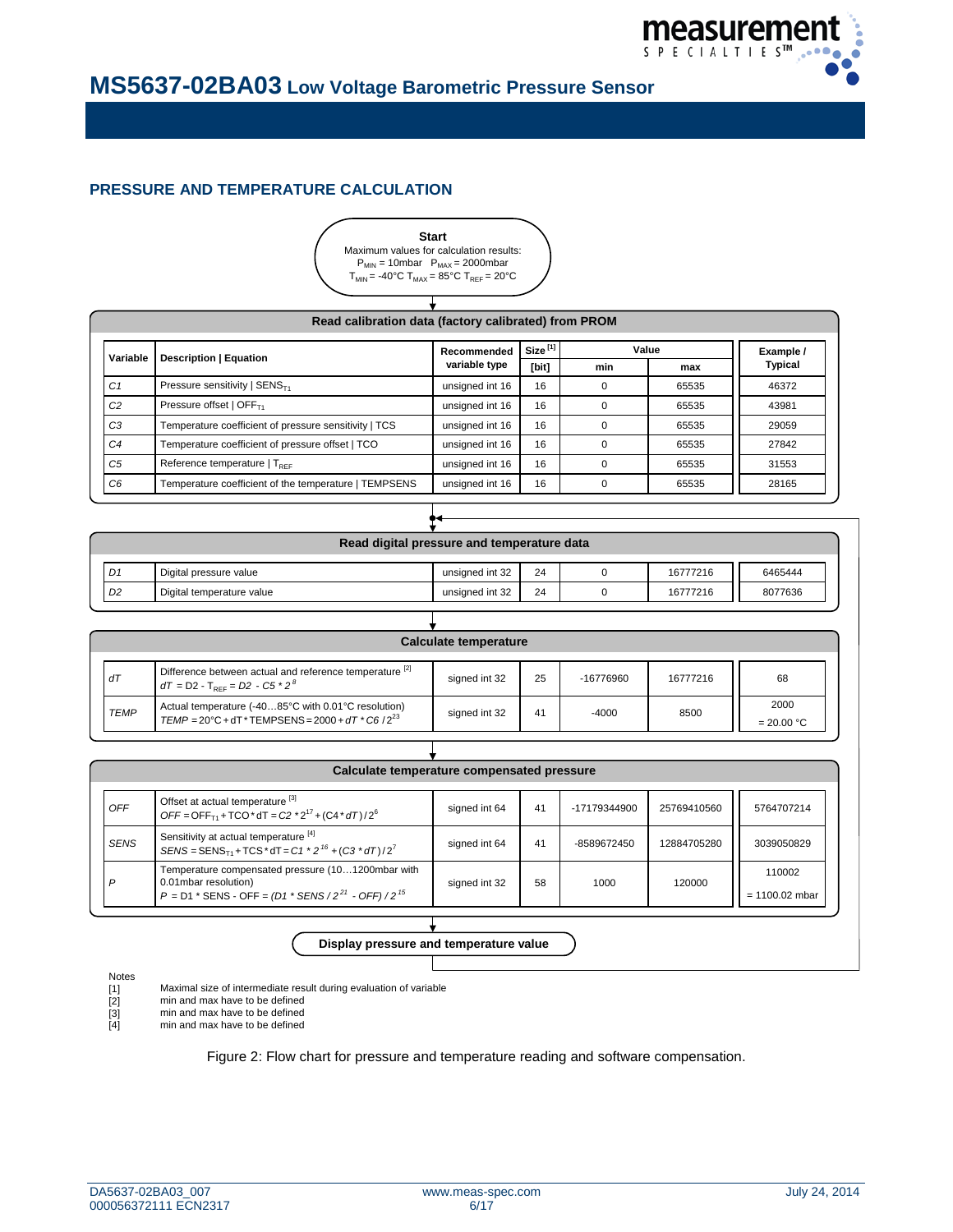

#### **SECOND ORDER TEMPERATURE COMPENSATION**

In order to obtain best accuracy over temperature range, particularly at low temperature, it is recommended to compensate the non-linearity over the temperature. This can be achieved by correcting the calculated temperature, offset and sensitivity by a second-order correction factor. The second-order factors are calculated as follows:



Figure 3: Flow chart for pressure and temperature to the optimum accuracy.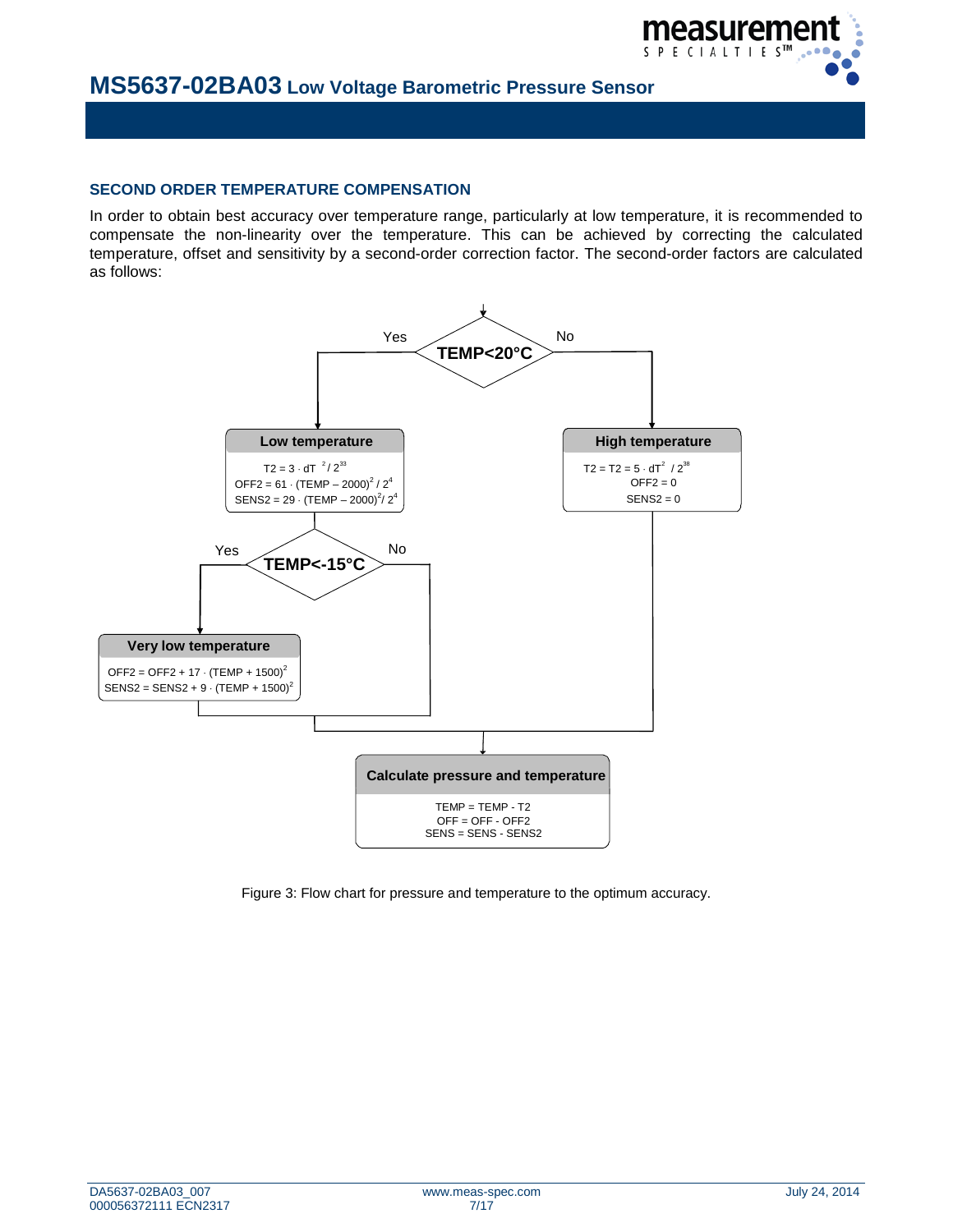

# **I 2 C INTERFACE**

### **COMMANDS**

The MS5637 has only five basic commands:

- 1. Reset
- 2. Read PROM (112 bit of calibration words)
- 3. D1 conversion
- 4. D2 conversion
- 5. Read ADC result (24 bit pressure / temperature)

Each  $I^2C$  communication message starts with the start condition and it is ended with the stop condition. The MS5637 address is 1110110x (write : x=0, read : x=1).

Size of each command is 1 byte (8 bits) as described in the table below. After ADC read commands, the device will return 24 bit result and after the PROM read 16 bit results. The address of the PROM is embedded inside of the PROM read command using the a2, a1 and a0 bits.

|                       | <b>Command byte</b> | hex value |                |          |                 |             |                         |          |                   |
|-----------------------|---------------------|-----------|----------------|----------|-----------------|-------------|-------------------------|----------|-------------------|
| Bit number            | 0                   | 1         | 2              | 3        | 4               | 5           | 6                       | 7        |                   |
| Bit name              | <b>PRO</b><br>M     | CO<br>NV  | $\blacksquare$ | Typ      | Ad2/<br>Os2     | Ad1/<br>Os1 | AdO/<br>Os <sub>0</sub> | Stop     |                   |
| Command               |                     |           |                |          |                 |             |                         |          |                   |
| Reset                 | $\Omega$            | 0         | $\Omega$       | 1        | 1               | 1           | 1                       | 0        | 0x1E              |
| Convert D1 (OSR=256)  | $\Omega$            | 1         | $\Omega$       | $\Omega$ | $\Omega$        | $\Omega$    | $\Omega$                | $\Omega$ | 0x40              |
| Convert D1 (OSR=512)  | $\Omega$            | 1         | $\Omega$       | $\Omega$ | 0               | $\Omega$    | 1                       | 0        | 0x42              |
| Convert D1 (OSR=1024) | $\Omega$            | 1         | $\Omega$       | $\Omega$ | $\Omega$        | 1           | $\Omega$                | $\Omega$ | 0x44              |
| Convert D1 (OSR=2048) | $\Omega$            | 1         | $\Omega$       | $\Omega$ | $\Omega$        | 1           | 1                       | $\Omega$ | 0x46              |
| Convert D1 (OSR=4096) | $\Omega$            | 1         | $\Omega$       | $\Omega$ | 1               | $\Omega$    | $\Omega$                | $\Omega$ | 0x48              |
| Convert D1 (OSR=8192) | $\Omega$            | 1         | $\Omega$       | $\Omega$ | 1               | $\Omega$    | 1                       | $\Omega$ | 0x4A              |
| Convert D2 (OSR=256)  | $\Omega$            | 1         | $\Omega$       | 1        | $\Omega$        | 0           | $\Omega$                | 0        | 0x50              |
| Convert D2 (OSR=512)  | $\Omega$            | 1         | $\Omega$       | 1        | $\Omega$        | $\Omega$    | 1                       | $\Omega$ | 0x52              |
| Convert D2 (OSR=1024) | $\Omega$            | 1         | $\Omega$       | 1        | 0               | 1           | $\Omega$                | 0        | 0x54              |
| Convert D2 (OSR=2048) | $\Omega$            | 1         | $\Omega$       | 1        | $\Omega$        | 1           | 1                       | $\Omega$ | 0x56              |
| Convert D2 (OSR=4096) | $\Omega$            | 1         | $\Omega$       | 1        | 1               | $\Omega$    | $\Omega$                | $\Omega$ | 0x58              |
| Convert D2 (OSR=8192) | 0                   | 1         | $\Omega$       | 1        | 1               | $\Omega$    | 1                       | $\Omega$ | 0x5A              |
| ADC Read              | $\Omega$            | 0         | $\Omega$       | $\Omega$ | $\Omega$        | $\Omega$    | $\Omega$                | $\Omega$ | 0x00              |
| <b>PROM Read</b>      | 1                   | 0         | 1              | $\Omega$ | Ad <sub>2</sub> | Ad1         | Ad0                     | 0        | $0xA0$ to<br>0xAE |

Figure 4: Command structure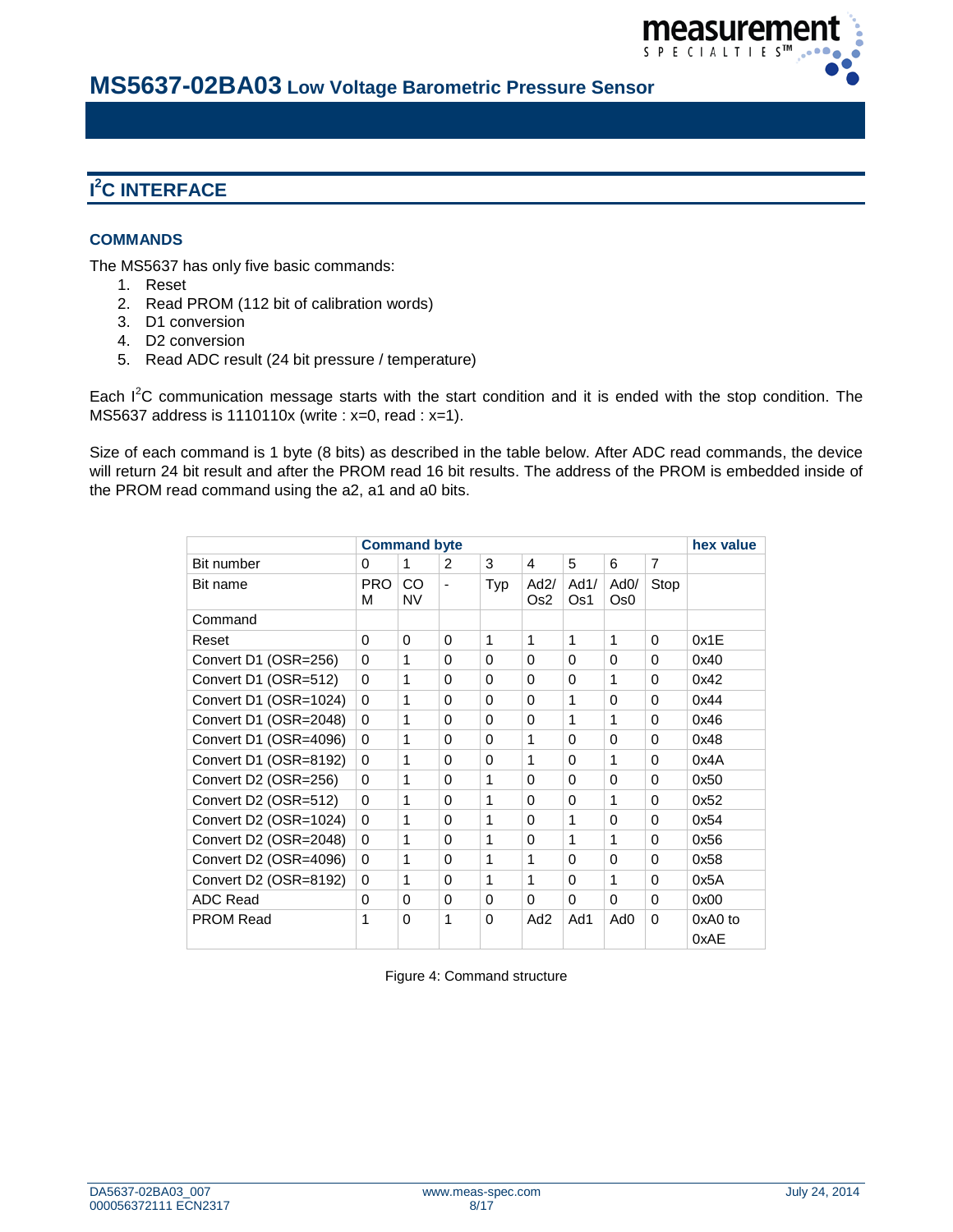

#### **RESET SEQUENCE**

The Reset sequence shall be sent once after power-on to make sure that the calibration PROM gets loaded into the internal register. It can be also used to reset the device PROM from an unknown condition.

The reset can be sent at any time. In the event that there is not a successful power on reset this may be caused by the SDA being blocked by the module in the acknowledge state. The only way to get the MS5637 to function is to send several SCLs followed by a reset sequence or to repeat power on reset.



Figure 5: I<sup>2</sup>C Reset Command

#### **PROM READ SEQUENCE**

The read command for PROM shall be executed once after reset by the user to read the content of the calibration PROM and to calculate the calibration coefficients. There are in total 7 addresses resulting in a total memory of 112 bit. Addresses contains factory data and the setup, calibration coefficients, the serial code and CRC. The command sequence is 8 bits long with a 16 bit result which is clocked with the MSB first. The PROM Read command consists of two parts. First command sets up the system into PROM read mode. The second part gets the data from the system.

| 1 1 1 0 1 1 0 0 0 1 0 1 0 0 1 1 0 0 |                |                       |      |                                               |  |          |  |                           |  |     |  |  |                                            |  |
|-------------------------------------|----------------|-----------------------|------|-----------------------------------------------|--|----------|--|---------------------------|--|-----|--|--|--------------------------------------------|--|
|                                     | Device Address |                       |      |                                               |  | command  |  |                           |  |     |  |  |                                            |  |
|                                     | Device Address |                       | WI A |                                               |  | cmd byte |  |                           |  | l P |  |  |                                            |  |
| From Master<br>From Slave           |                |                       |      | $S = Start Condition$<br>$P = Stop Condition$ |  |          |  | $W = Write$<br>$R = Read$ |  |     |  |  | $A = Acknowledge$<br>$N = Not Acknowledge$ |  |
|                                     |                | $\sim$ $2\sim$ $\sim$ |      |                                               |  |          |  |                           |  |     |  |  |                                            |  |

Figure 6:  $I^2C$  Command to read memory address= 011

| Device Address                                               |  |  |  |  |  |                | data |     |  |  |  |  |                           | data              |  |  |       |  |  |                  |                   |  |                        |  |      |
|--------------------------------------------------------------|--|--|--|--|--|----------------|------|-----|--|--|--|--|---------------------------|-------------------|--|--|-------|--|--|------------------|-------------------|--|------------------------|--|------|
|                                                              |  |  |  |  |  | Device Address |      | RIA |  |  |  |  |                           | Memory bit 15 - 8 |  |  | l A I |  |  | Memory bit 7 - 0 |                   |  |                        |  | N IP |
| From Master<br>$S = Start Condition$<br>$P = Stop Condition$ |  |  |  |  |  |                |      |     |  |  |  |  | $W = Write$<br>$R = Read$ |                   |  |  |       |  |  |                  | $A = Acknowledge$ |  | $N = Not Acknowledage$ |  |      |

Figure  $7:1^2C$  answer from MS5637

#### **CONVERSION SEQUENCE**

The conversion command is used to initiate uncompensated pressure (D1) or uncompensated temperature (D2) conversion. After the conversion, using ADC read command the result is clocked out with the MSB first. If the conversion is not executed before the ADC read command, or the ADC read command is repeated, it will give 0 as the output result. If the ADC read command is sent during conversion the result will be 0, the conversion will not stop and the final result will be wrong. Conversion sequence sent during the already started conversion process will yield incorrect result as well. A conversion can be started by sending the command to MS5637. When command is sent to the system it stays busy until conversion is done. When conversion is finished the data can be accessed by sending a Read command, when an acknowledge is sent from the MS5637, 24 SCL cycles may be sent to receive all result bits. Every 8 bits the system waits for an acknowledge signal.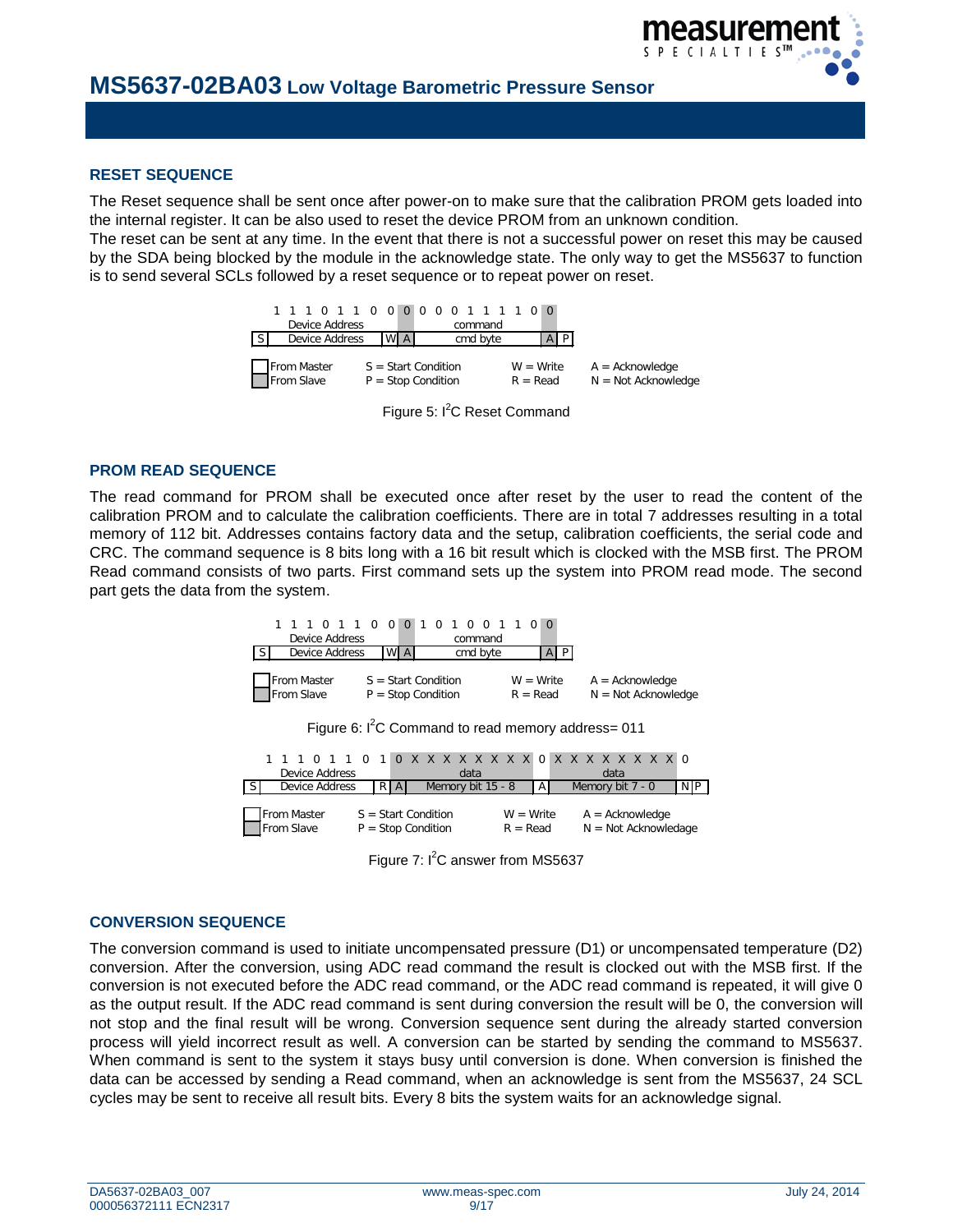

| $\Omega$<br>$\Omega$<br>$\Omega$<br>$\Omega$<br>$\Omega$<br><b>Device Address</b>                                                                     | $\Omega$<br>$\Omega$<br>command              | $\Omega$<br>$\Omega$                       |                                            |     |  |  |  |  |  |  |  |  |
|-------------------------------------------------------------------------------------------------------------------------------------------------------|----------------------------------------------|--------------------------------------------|--------------------------------------------|-----|--|--|--|--|--|--|--|--|
| W A<br><b>Device Address</b><br><sub>S</sub>                                                                                                          | cmd byte                                     | $A$ $P$                                    |                                            |     |  |  |  |  |  |  |  |  |
| From Master<br>$S = Start Condition$<br>From Slave<br>$P = Stop Condition$                                                                            | $W = Write$<br>$R = Read$                    | $A = Acknowledge$<br>$N = Not Acknowledge$ |                                            |     |  |  |  |  |  |  |  |  |
| Figure 8: ${}^{12}$ C command to initiate a pressure conversion (OSR=4096, typ=D1)                                                                    |                                              |                                            |                                            |     |  |  |  |  |  |  |  |  |
|                                                                                                                                                       |                                              |                                            |                                            |     |  |  |  |  |  |  |  |  |
| $\Omega$<br>$\Omega$<br>$\Omega$<br>$\Omega$<br>$\Omega$                                                                                              | $0\quad 0\quad 0\quad 0$<br>$\Omega$         | $\Omega$<br>0 <sup>1</sup><br>$\Omega$     |                                            |     |  |  |  |  |  |  |  |  |
| Device Address                                                                                                                                        | command                                      |                                            |                                            |     |  |  |  |  |  |  |  |  |
| W A<br><b>Device Address</b><br>S                                                                                                                     | cmd byte                                     | $A$ $P$                                    |                                            |     |  |  |  |  |  |  |  |  |
| From Master<br>$S = Start Condition$<br>From Slave<br>$P = Stop Condition$                                                                            |                                              | $W = Write$<br>$R = Read$                  | $A = Acknowledge$<br>$N = Not Acknowledge$ |     |  |  |  |  |  |  |  |  |
|                                                                                                                                                       | Figure 9: I <sup>2</sup> C ADC read sequence |                                            |                                            |     |  |  |  |  |  |  |  |  |
|                                                                                                                                                       |                                              |                                            |                                            |     |  |  |  |  |  |  |  |  |
| x x x x x x<br>$X$ $X$<br>$\Omega$<br>$\Omega$<br>$\Omega$                                                                                            | $\mathsf{X}$<br>X <sub>X</sub><br>$\Omega$   | $X$ $X$<br>X X                             | X X X X X X X X O<br>$\Omega$              |     |  |  |  |  |  |  |  |  |
| <b>Device Address</b><br>data                                                                                                                         |                                              | data                                       | data                                       |     |  |  |  |  |  |  |  |  |
| Data 23-16<br>Device Address<br>RA                                                                                                                    | $\mathsf{A}$                                 | Data 15 - 8                                | $\mathsf{A}$<br>Data 7 - 0                 | N P |  |  |  |  |  |  |  |  |
| From Master<br>$S = Start Condition$<br>$W = Write$<br>$A = Acknowledge$<br>From Slave<br>$N = Not Acknowledge$<br>$P = Stop Condition$<br>$R = Read$ |                                              |                                            |                                            |     |  |  |  |  |  |  |  |  |

Figure 10:  $I^2C$  answer from MS5637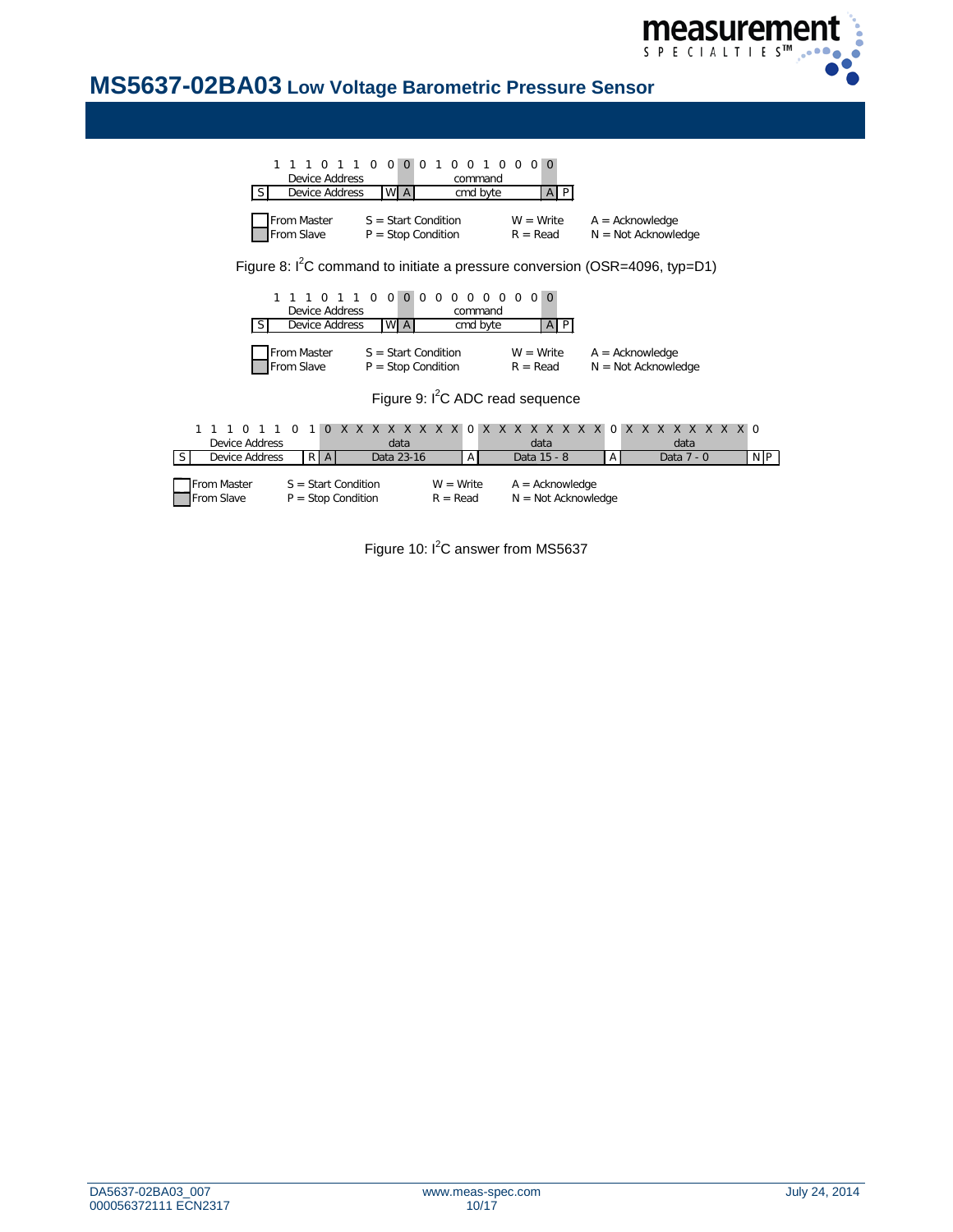

# **CYCLIC REDUNDANCY CHECK (CRC)**

MS5637 contains a PROM memory with 112-Bit. A 4-bit CRC has been implemented to check the data validity in memory. The C code example below describes the CRC calculation which is stored on DB12 to DB15 in the first PROM word.

| d<br>d | B<br>1<br>5                       | B<br>1<br>4 | В<br>1<br>3 | D<br>В<br>1<br>2 | D<br>В<br>1<br>1 | D<br>B<br>1<br>O | D<br>B<br>9 | D<br>В<br>8     | D<br>в | D<br>B<br>6 | D<br>В<br>5 | D<br>В<br>4 | D<br>В<br>3 | D<br>В<br>2 | D<br>В<br>1 | D<br>В<br>ი |
|--------|-----------------------------------|-------------|-------------|------------------|------------------|------------------|-------------|-----------------|--------|-------------|-------------|-------------|-------------|-------------|-------------|-------------|
| 0      | <b>CRC</b><br>Factory defined     |             |             |                  |                  |                  |             |                 |        |             |             |             |             |             |             |             |
| 1      | C1                                |             |             |                  |                  |                  |             |                 |        |             |             |             |             |             |             |             |
| 2      | C <sub>2</sub>                    |             |             |                  |                  |                  |             |                 |        |             |             |             |             |             |             |             |
| 3      |                                   |             |             |                  |                  |                  |             | $\overline{C3}$ |        |             |             |             |             |             |             |             |
| 4      |                                   | C4          |             |                  |                  |                  |             |                 |        |             |             |             |             |             |             |             |
| 5      | C <sub>5</sub>                    |             |             |                  |                  |                  |             |                 |        |             |             |             |             |             |             |             |
| 6      | $\overline{\overline{\text{C6}}}$ |             |             |                  |                  |                  |             |                 |        |             |             |             |             |             |             |             |



#### C Code example for CRC-4 calculation:

```
unsigned char crc4(unsigned int n_prom[]) \qquad \qquad \qquad // n_prom defined as 8x unsigned int (n_prom[8])
int cnt:
                                                                                    \frac{1}{10} simple counter<br>\frac{1}{10} crc reminder
unsigned int n_rem=0;
unsigned char n_bit;
            n_prom[0]=((n_prom[0]) & 0x0FFF); // CRC byte is replaced by 0
            n_prom[7]=0; <br>
for (cnt = 0; cnt < 16; cnt++) <br>
\frac{1}{2} // Subsidiary value, set to 0<br>
\frac{1}{2} operation is performed on
                                                                                    \frac{1}{4} operation is performed on bytes
                        \frac{1}{2} // choose LSB or MSB<br>if (cnt%2==1) n rem \frac{\lambda}{2} (unsigned short) ((n promoterit>>1) & 0x00
                        if (cnt%2==1) n_rem \text{A} = (unsigned short) ((n_prom[cnt>>1]) & 0x00FF);<br>else n_rem \text{A} = (unsigned short) (n_prom[cnt>>1]>>8);
                                                n_rem ^= (unsigned short) (n_prom[cnt>>1]>>8);
                        for (n_bit = 8; n_bit > 0; n_bit -){
                                    if (n_rem & (0x8000)) n_rem = (n_rem << 1) ^ 0x3000;<br>else n_rem = (n_rem << 1);
                                                                        n_rem = (n_rem << 1);
                                    }
                        }
            n_rem= ((n_rem >> 12) & 0x000F); // final 4-bit reminder is CRC code
            return (n_rem ^ 0x00);
}
```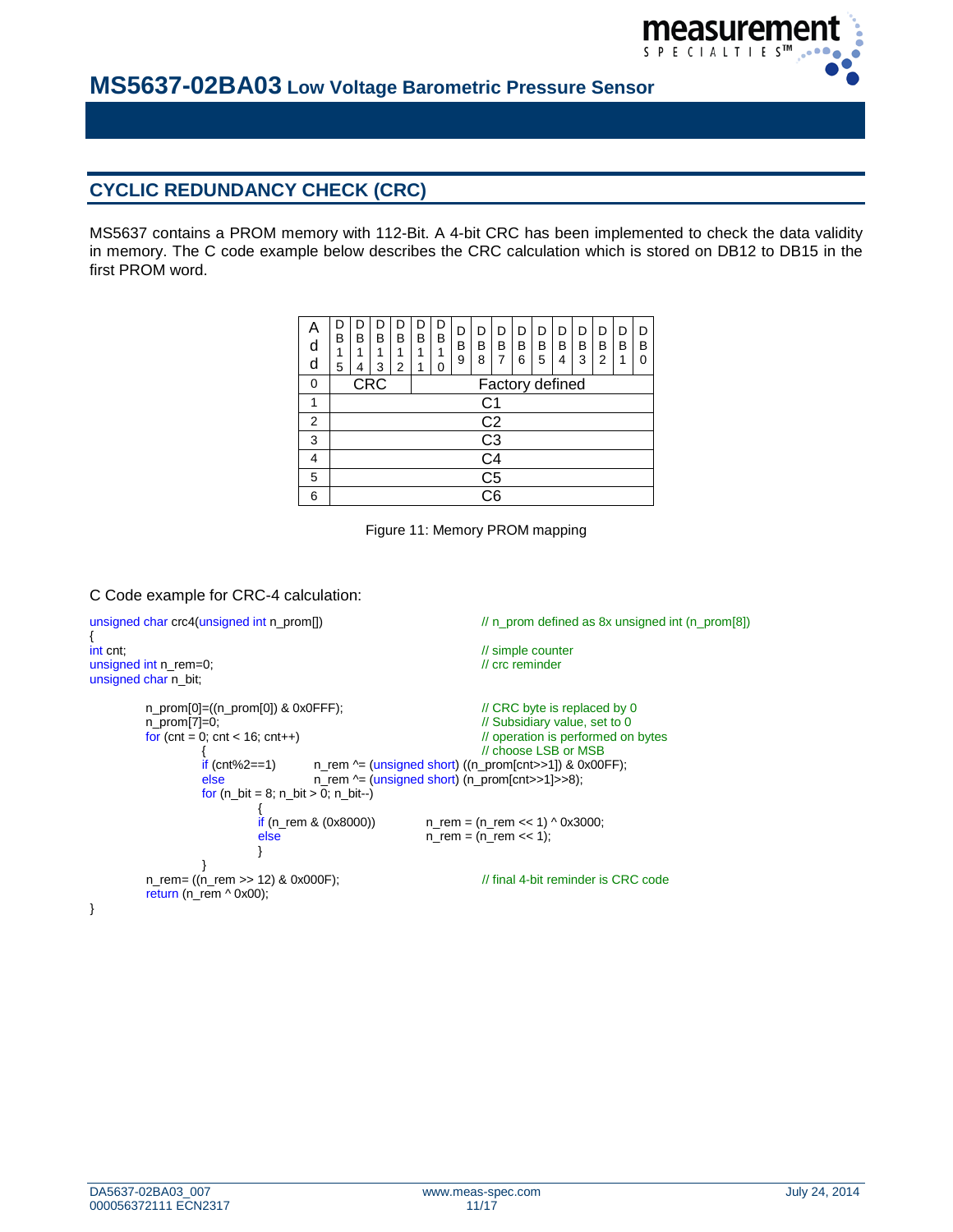

# **APPLICATION CIRCUIT**

The MS5637 is a circuit that can be used in conjunction with a microcontroller in mobile altimeter applications.



### <sup>2</sup>C protocol communication

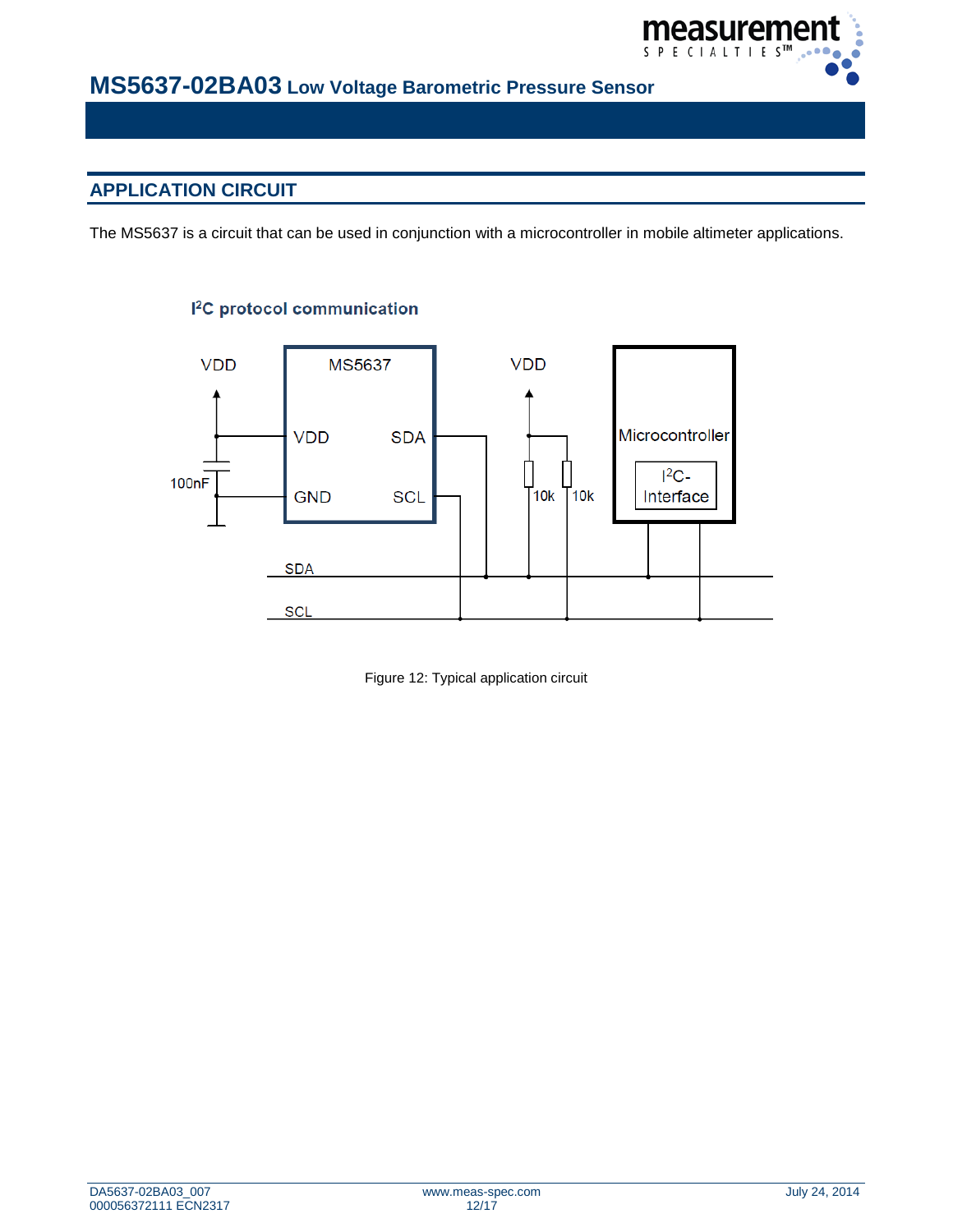

# **PIN CONFIGURATION**

| Pin | <b>Name</b> | <b>Type</b> | <b>Function</b>         |
|-----|-------------|-------------|-------------------------|
| 1   | VDD         | P           | Positive supply voltage |
| 2   | <b>SDA</b>  | 1/O         | $I2C$ data              |
| 3   | <b>SCL</b>  |             | $I^2C$ clock            |
|     | GND         |             | Ground                  |



# **DEVICE PACKAGE OUTLINE**



Notes: (1) Dimensions in mm (2) General tolerance: ±0.1

Figure 13: MS5637 package outline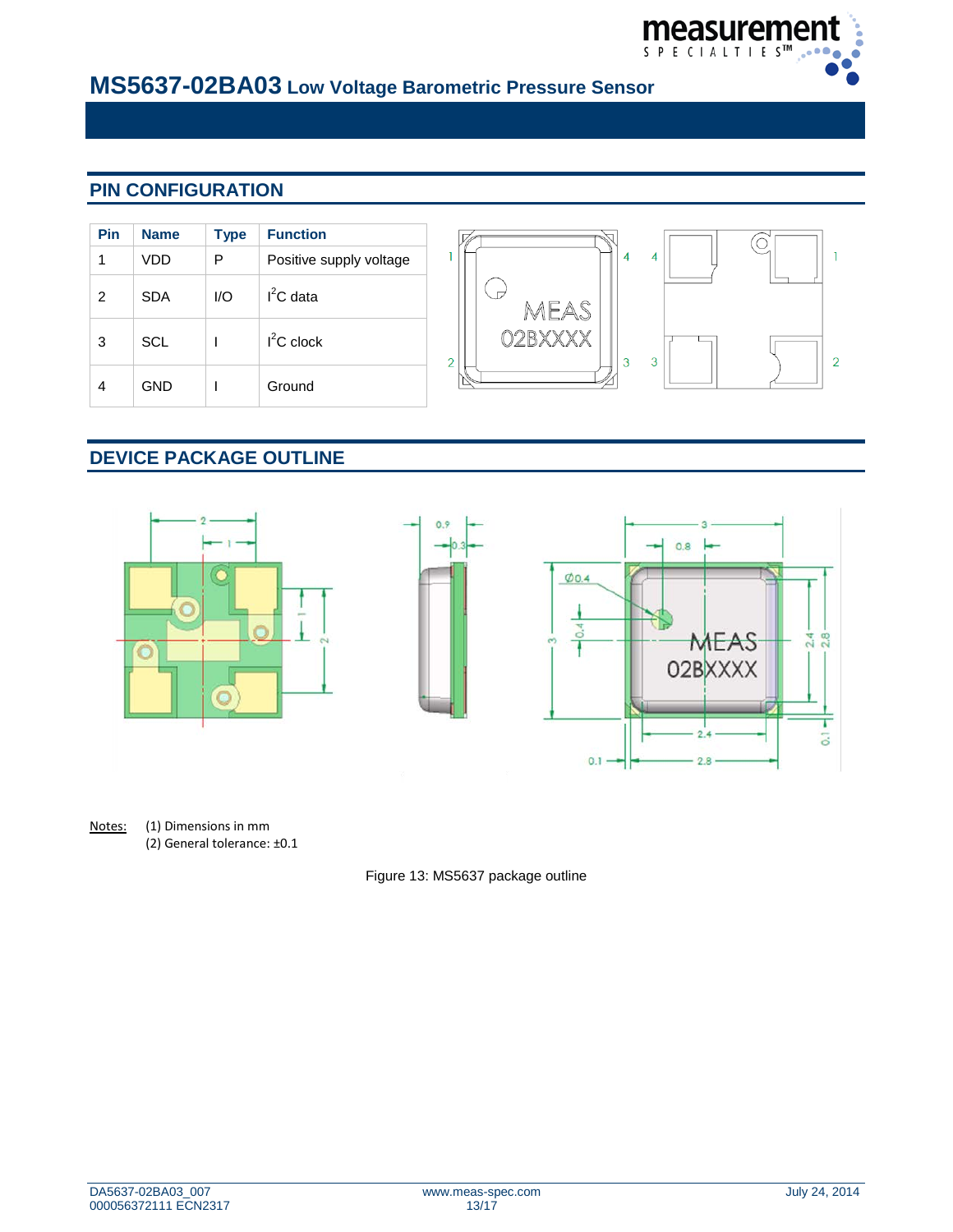

# **RECOMMENDED PAD LAYOUT**

Pad layout for bottom side of the MS5637 soldered onto printed circuit board.



Figure 14: MS5637 pad layout

### **SHIPPING PACKAGE**

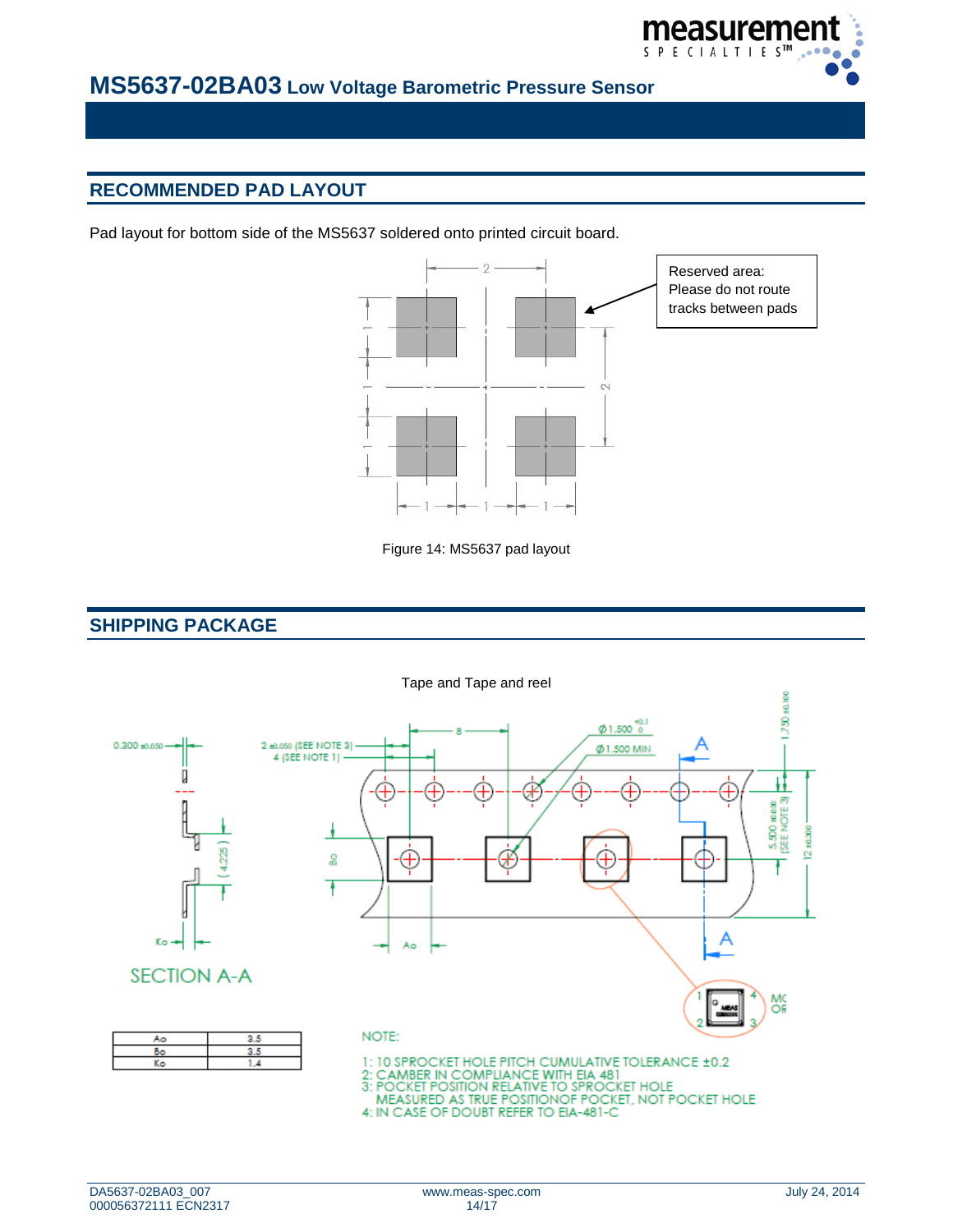

### **MOUNTING AND ASSEMBLY CONSIDERATIONS**

#### **SOLDERING**

Please refer to the application note AN808 available on our website for all soldering issues.

#### **MOUNTING**

The MS5637 can be placed with automatic Pick & Place equipment using vacuum nozzles. It will not be damaged by the vacuum. Due to the low stress assembly the sensor does not show pressure hysteresis effects. It is important to solder all contact pads.

#### **CONNECTION TO PCB**

The package outline of the module allows the use of a flexible PCB for interconnection. This can be important for applications in watches and other special devices.

#### **CLEANING**

The MS5637 has been manufactured under clean-room conditions. It is therefore recommended to assemble the sensor under class 10'000 or better conditions. Should this not be possible, it is recommended to protect the sensor opening during assembly from entering particles and dust. To avoid cleaning of the PCB, solder paste of type "no-clean" shall be used. Cleaning might damage the sensor!

#### **ESD PRECAUTIONS**

The electrical contact pads are protected against ESD up to 2 kV HBM (human body model). It is therefore essential to ground machines and personnel properly during assembly and handling of the device. The MS5637 is shipped in antistatic transport boxes. Any test adapters or production transport boxes used during the assembly of the sensor shall be of an equivalent antistatic material.

#### **DECOUPLING CAPACITOR**

Particular care must be taken when connecting the device to the power supply. A 100nF minimum ceramic capacitor must be placed as close as possible to the MS5637 VDD pin. This capacitor will stabilize the power supply during data conversion and thus, provide the highest possible accuracy.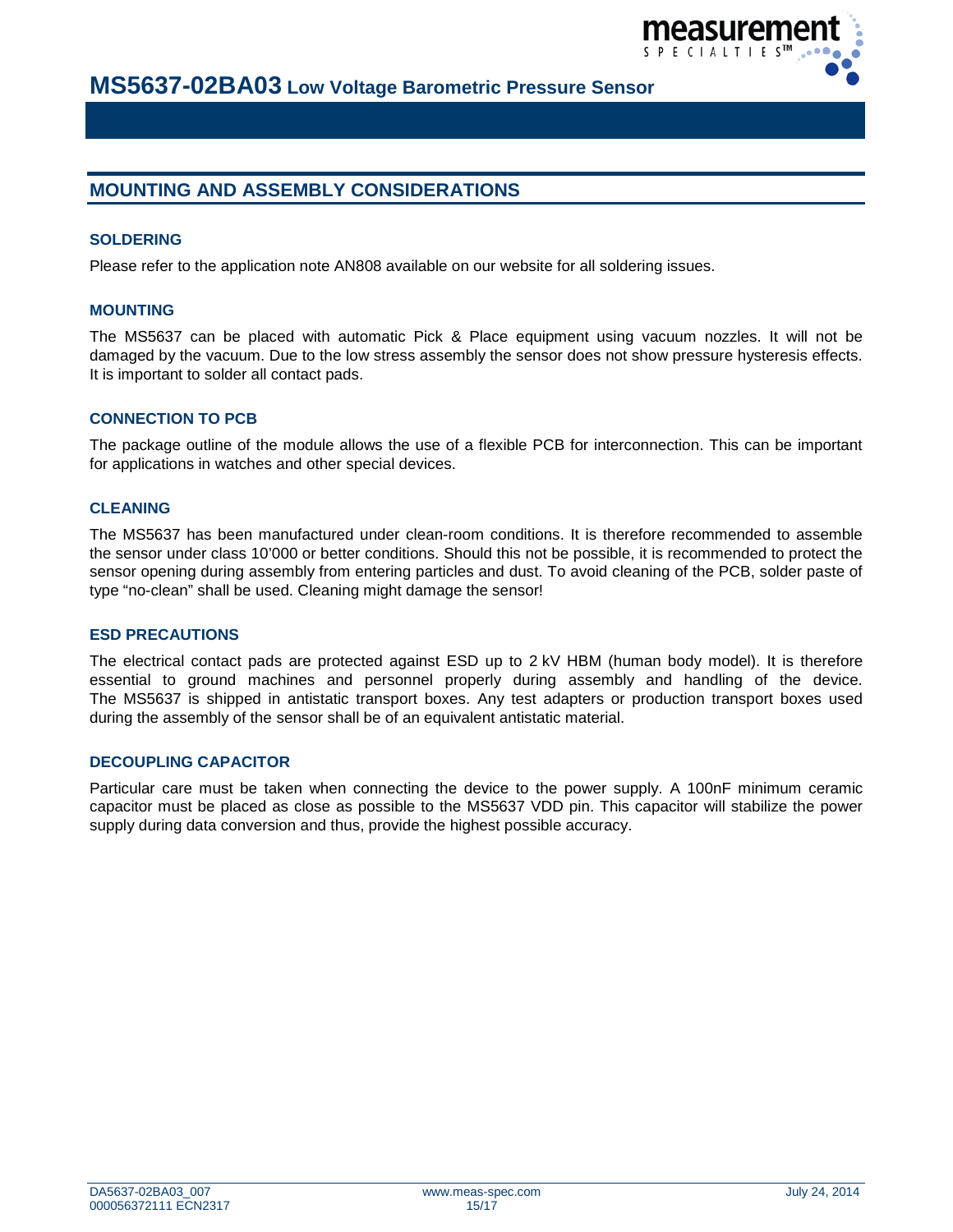

# **TYPICAL PERFORMANCE CHARACTERISTICS**

### **PRESSURE AND TEMPERATURE ERROR VERSUS PRESSURE AND TEMPERATURE (TYPICAL VALUES)**



### **PRESSURE AND TEMPERATURE ERROR VERSUS POWER SUPPLY (TYPICAL VALUES)**